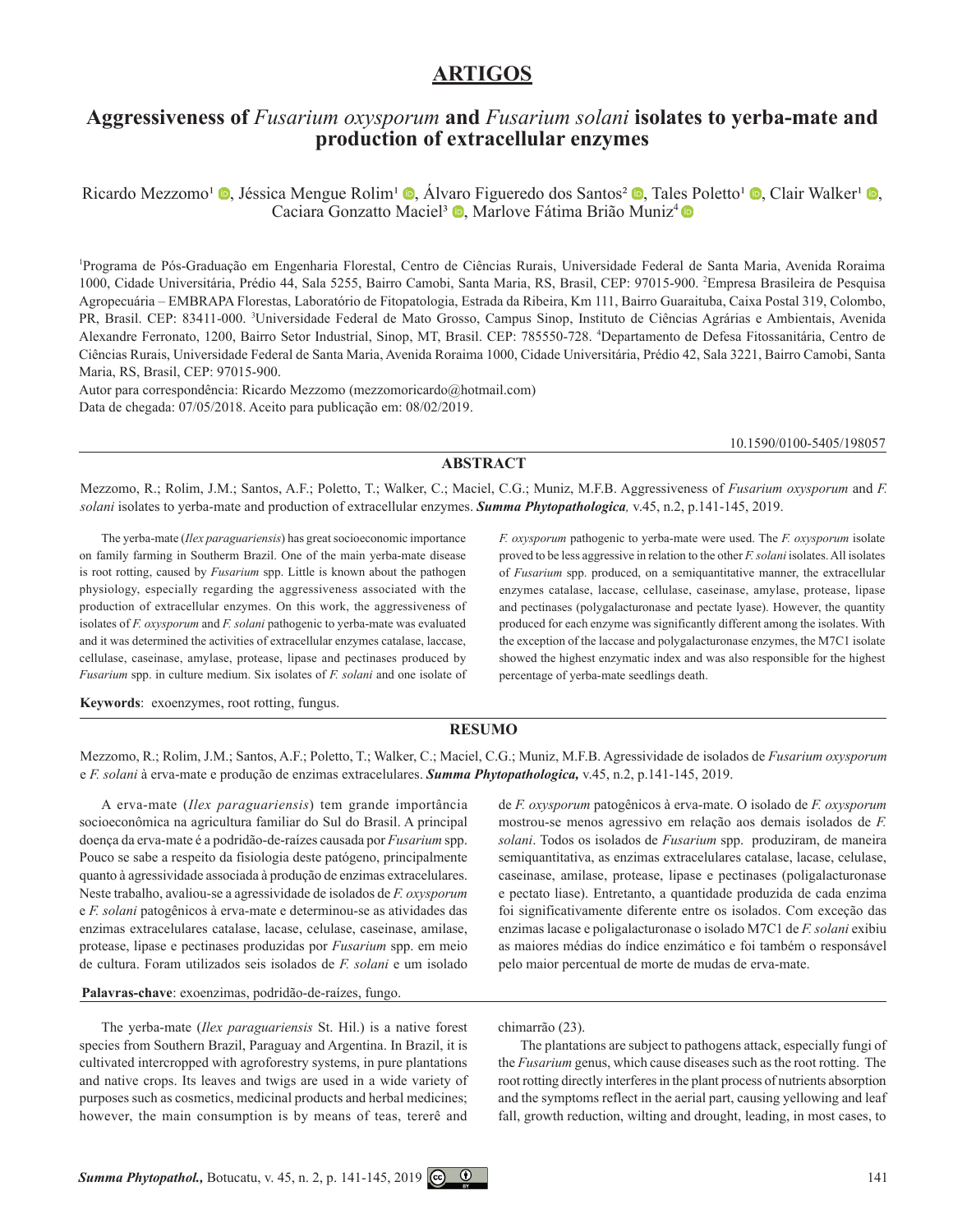the death of the seedling (10).

Despite the root rotting disease causing damage in yerba-mate plantations, there is still a lack of information about the pathogen and host relationship. Basic studies that seek knowledge about this interaction, such as aggressiveness and production of extracellular enzymes, are fundamental.

The production of extracellular enzymes plays an important role in pathogenesis. Thus, the analysis of the enzymatic production of fungi in solid medium is considered a simple and rapid method for the identification of genetic variations in a population of fungi, by the presence or absence of specific enzymes, with the possibility of association between the pathogen production of extracellular enzymes and its degree of virulence with the host. Additionally, the production of extracellular enzymes in specific environment can also be used in the aggressiveness differentiation of *Fusarium* spp. isolates (18).

Given the above, this work evaluated the aggressiveness of isolates of *Fusarium oxysporum* and *Fusarium solani* pathogenic to yerba-mate and it was determined the activities of extracellular enzymes catalase, laccase, cellulase, caseinase, amylase, protease, lipase and pectinases produced by *Fusarium* spp. in culture medium.

#### **MATERIALS AND METHODS**

The experiments were conducted in the greenhouse and in the Laboratory of Plant Pathology Elocy Minussi of Rural Sciences Center of Federal University of Santa Maria, Santa Maria, RS, Brazil. Seven isolates proven pathogenic to yerba-mate were used, being one of *F. oyxsporum* (I6AR2) and six of *F. solani* (I1AR1, I8AR1, M3AR2, M4, M5AR2 and M7C1) belonging to the Universidade Federal de Santa Maria collection of fungi.

For the test of aggressiveness in yerba-mate seedlings, the seven isolates were initially grown on potato-dextrose agar (PDA) for seven days in the dark and then in maize grains, as described below. The grains of maize were soaked in water at ambient temperature for eight hours, then, the excess water was discarded. Eighty grams of these grains were placed in 100 mL glass flasks and autoclaved for 40 min, twice, in an interval of 24 hours. After cooling, five PDA culture medium discs (7 mm in diameter), containing the pathogen mycelium, were transferred to each flask. The flasks were incubated at 24 °C, with 12 h of photoperiod, during 14 days, according to methodology of Klingelfuss et al. (15) modified by Lazarotto et al. (16). For the control, five discs of culture medium without the pathogen were placed in flasks, and the other procedures were performed as described previously. Subsequently, plastic pots (3.6 L capacity), with holes in the bottom, were filled with commercial substrate. Then, 80 cm<sup>3</sup> of inoculum produced in maize grains were mixed to the substrate and moistened with sterile distilled water Lazarotto et al. (16). After 15 days, the yerba-mate seedlings were transplanted and divided in four replications and three seedlings, where they were kept in a greenhouse for 180 days when the phytomass of the aerial part and roots were determined as described by Junges et al. (14). It was also evaluated the percentage of seedlings killed by *Fusarium* spp.

To test the production of extracellular enzymes, the seven *Fusarium* spp. isolates were grown on PDA medium for seven days in the dark. Subsequently, 5 mm diameter discs containing fungal mycelium in active growth were transferred to five Petri plates containing the media culture specific to each enzyme. For control, discs containing only PDA culture medium were used.

For the determination of catalase activity, the isolates of *Fusarium* spp. were grown on PDA medium as a methodology adapted by Bueno et al. (4). The catalase was measured by means of symbols, based on the intensity of oxygen bubbles formed in the culture medium: +++ (intense);  $++$  (moderate);  $+$  (low) and  $-$  (absent) (3). For the laccase enzyme production, the formation of "Bavendamm's reaction" was observed (5). For the evaluation the laccase enzyme production the perpendicular diameters of the mycelial growth (mm) were measured with the aid of a digital pachymeter. For the detection of amilolytic activity the isolates were transferred to the minimal medium containing starch (MMA) as described by Marchi et al. (19). The production of caseinase was verified in the casein-agar medium containing 1% casein (27). The enzymatic activity was revealed as described by Fuentefria (9). For the determination of cellulase, the isolates were cultured on carboxymethylcellulose-agar following the methodology described by Nogueira & Cavalcanti (20). The production of exoenzymes protease and lipase were determined according to the method of Pereira (21). For the assessment of proteolytic activity, agar nutrient medium supplemented with gelatin powder was used. For determination of the lipase enzyme, isolates were transferred to Petri dishes with culture medium containing Tween-20 as substrate. To detect the pectinolytic activity, culture medium containing citrus pectin as substrate was used. The medium at pH 7.0 was used to detect the production of pectate lyase and at pH 5.0 to assess the activity of polygalacturonase as described by Hankin & Anagnostakis (11). With the exception of catalase and laccase, other enzymes were evaluated by calculating the enzymatic index (E.I) (diameter of the colony plus halo of degradation (mm)/ colony diameter (mm)) (2).

The experimental design was completely randomized, with five repetitions. The data were subjected to variance analysis, taking as variation sources the different isolates. The mean variables were compared by the Scott-Knott test ( $p \le 0.05$ ), using the Sisvar 5.3 statistical software (8).

#### **RESULTS AND DISCUSSION**

Analyzing the ADP averages (Table 1), the formation of four groups of isolates can be perceived. The first, and more aggressive, formed by isolate M7C1 of *F. solani* that differed from the others and control, followed by M3AR2 isolate of *F. solani* that maintained the same characteristic of M7C1. At the third group composed by isolates I1AR1, I8AR1, M4 and M5AR2, these did not differ among themselves but from others and from control, and the last group, less aggressive, integrated by isolated I6AR2, which exhibited the lowest average, statistically differing from *F. solani* isolates and control. For the variable RDP, the averages followed the same trend of observed in ADP, except for the isolate M4 embedded in the least aggressive group along with the isolate I6AR2. For % DS, the isolate M7C1 stood facing the other with 66.67%, followed by M5AR2 (50.00), M3AR2 (41.67), R1AR1, R6AR2, (both with 16.67). The lower %DS (8.33) was revealed by isolates I8AR1 and M4.

According to Poletto et al. (22) the inoculation of *F. oxysporum* in the substrate hindered the development of the yerba-mate seedlings. Also according to these authors, when analyzed the variables of root biomass and total biomass, the averages obtained with the inoculation of *Fusarium* spp. were smaller than of those not inoculated. These results affirm the pathogen potential to cause damage to the host species. Reinforcing the results obtained in the present study, Rocha et al. (24)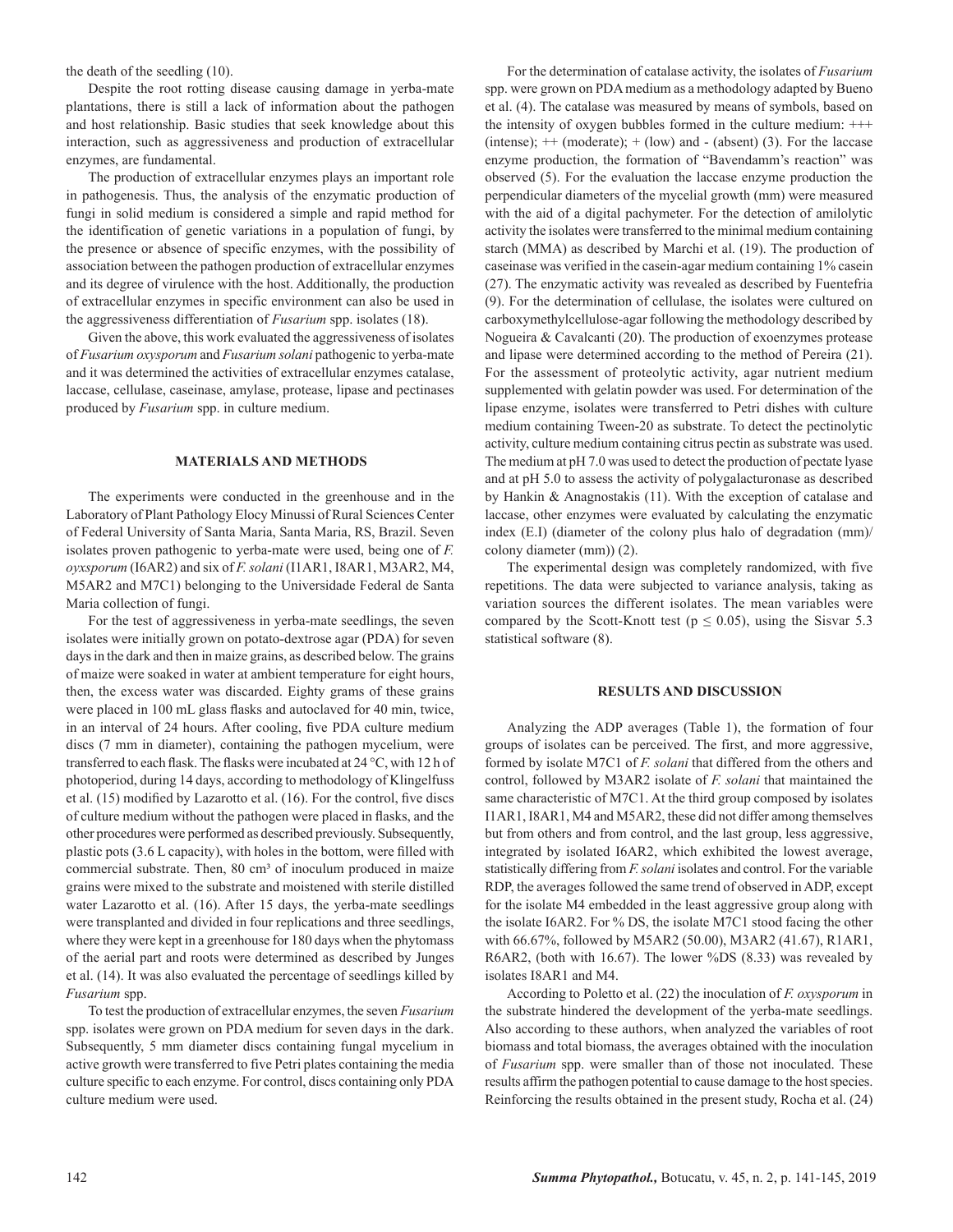| Table 1. Averages for dry phytomass of the aerial part (ADP) and roots (RDP) and the percentage of dead seedlings (% DS) of yerba-mate 180      |  |
|-------------------------------------------------------------------------------------------------------------------------------------------------|--|
| days after inoculation with <i>Fusarium oyxsporum</i> (isolated I6AR2) and <i>F. solani</i> isolates (I1AR1, I8AR1, M3AR2, M4, M5AR2 and M7C1). |  |

| Isolate        | ADP(g)    | RDP(g)            | $%$ DS             |
|----------------|-----------|-------------------|--------------------|
| <b>I1AR1</b>   | $6.05 c*$ | 1.95c             | 16.67d             |
| <b>I6AR2</b>   | 10.53d    | 2.66d             | 16.67d             |
| <b>I8AR1</b>   | 6.51c     | 2.19c             | 8.33 e             |
| M3AR2          | 4.46 b    | 1.21 <sub>b</sub> | 41.67 c            |
| $\mathbf{M}4$  | 7.35 c    | 2.76d             | 8.33 e             |
| <b>M5AR2</b>   | 5.55c     | 1.81c             | 50.00 <sub>b</sub> |
| <b>M7C1</b>    | 1.79a     | 0.53a             | 66.67 a            |
| <b>CONTROL</b> | 19.98 e   | 9.54e             | 0.00 f             |
| C.V. $%$       | 11.39     | 8.60              | 18.16              |

Averages followed by the same letter did not differ statistically by the Scott-Knott mean test, at 5% significance.

observed, 21 days after inoculation, the dryness and reduction of the root system of black pepper (*Piper nigrum* L.) in addition to the incidence of 100% fusariosis caused by *F. solani* f. sp. *piperis*.

From the specific culture medium, it was possible to detect the production of all enzymes by *Fusarium* spp. isolates (Table 2). The catalase enzyme production by *Fusarium* spp. isolates has followed the same trend of the percentage of dead seedlings revealed by the aggressiveness test in yerba-mate seedlings. Thus, the formation intensity of oxygen bubbles was moderate in the isolates M7C1, M5AR2, M3AR2 and weak in the others. Bueno et al. (4) reports that the catalase was produced weakly and equally by nine isolates of *F. solani* from yellow passion fruit. According to Hansberg et al. (12), on ascomycetes, the catalase has relevance in the cell growth and differentiation processes, in addition to acting on the spores germination, which corroborates to the results of the present study where the highest percentages of dead seedlings were triggered by isolates that produced catalase.

The control of all enzymes tested statistically differed from the isolates. Furthermore, it has not been possible to show the enzymatic activity in control, reason by which was attributed zero average to the enzymatic index.

For the production of the laccase enzyme, only the I1AR1 and M7C1 isolates did not differ statistically among themselves, unlike the other isolates. It is noted that the I6AR2 isolated showed the highest mycelial growth (77.62 mm) although it has displayed the greatest averages of aerial part and root dry phytomass. In this case, it is evident that the largest averages of mycelial growth were verified in the isolates that presented the lowest indexes of stagnation in the growth of seedlings. Despite the relationship between mycelial growth and the percentage of dead seedlings be inversely proportional, the development of the pathogen in specific medium suggests the laccase participation in the pathogenesis process. To Leonowicz et al. (17) the laccase activity is directly related to the degradation of lignin, one of the aromatic compounds responsible for the natural resistance of plants. During the attack of *Botrytis cinerea* in cucumber fruits, the laccase secretion, besides reducing the process of lignification, protected the pathogen of the action of toxic metabolites present in the host (25).

The highest values of enzymatic index (E.I.) of the cellulase (Table 2) were observed in M7C1 and I1AR1 isolates, which did not differ statistically among themselves. Bueno et al. (4) emphasize that all pathogenic isolates of *F. solani* degraded cellulose in culture medium. However, Stamford et al. (28), showed the production of the enzyme

| <b>Isolates</b>    | <b>Extracellular enzymes</b> |                  |                   |                |                    |                    |                    |                  |                    |
|--------------------|------------------------------|------------------|-------------------|----------------|--------------------|--------------------|--------------------|------------------|--------------------|
|                    | Cat <sup>1</sup>             | Lac <sup>2</sup> | $\text{Cell}^3$   | $\text{Cas}^3$ | Amyl <sup>3</sup>  | Prot <sup>3</sup>  | Lip <sup>3</sup>   | Pol <sup>3</sup> | $Pec^3$            |
| IIAR1 <sup>4</sup> | $^{+}$                       | $62.39c*$        | 1.204a            | 1.178c         | 1.058 <sub>b</sub> | 1.180a             | 1.136 b            | 1.078c           | 1.020 <sub>b</sub> |
| I6AR2 <sup>5</sup> | $^{+}$                       | 77.62 a          | 1.130c            | $1.074$ d      | 1.214 b            | 1.156a             | 1.116 b            | 1.052d           | 1.012 b            |
| I8AR1 <sup>4</sup> | $^{+}$                       | 47.99 d          | 1.164 b           | 1.134c         | 1.040 <sub>b</sub> | 1.072 b            | 1.082 <sub>b</sub> | 1.158 a          | 1.020 <sub>b</sub> |
| M3AR2 <sup>4</sup> | $^{++}$                      | 38.12 e          | 1.110c            | 1.148c         | 1.070 <sub>b</sub> | 1.100 b            | 1.098 <sub>b</sub> | $1.042$ d        | 1.038 <sub>b</sub> |
| M4 <sup>4</sup>    | $+$                          | 68.88 b          | 1.126c            | 1.228 b        | 1.062 b            | 1.126a             | 1.164 b            | 1.106 b          | 1.032 b            |
| M5AR2 <sup>4</sup> | $^{++}$                      | 29.15 f          | 1.102c            | 1.252 b        | 1.078 b            | 1.050 <sub>b</sub> | 1.222 a            | 1.126 b          | 1.066a             |
| M7C1 <sup>4</sup>  | $^{++}$                      | 59.21c           | 1.236a            | 1.342a         | 1.856 a            | 1.158a             | 1.282 a            | 1.092c           | 1.074a             |
| <b>CONT</b>        | $\sim$                       | 0.00 g           | 0.00 <sub>d</sub> | 0.00e          | 0.00c              | 0.00c              | 0.00c              | 0.00e            | 0.00c              |
| $C.V.$ $(\% )$     |                              | 10.94            | 2.77              | 5.34           | 20.79              | 4.53               | 6.06               | 2.28             | 1.77               |

**Table 2.** Extracellular enzyme production, in specific medium, of *Fusarium oyxsporum* (I6AR2) and *F. solani* (I1AR1, I8AR1, M3AR2, M4, M5AR2 and M7C1) isolates.

Where: Cat: catalase; Lac: laccase; Cel: cellulase; Cas: Caseinase; Amyl: amylase; Prot: protease; Lip: lipase; Pol: polygalacturonase; Pec: pectate lyase; (1): symbolic evaluation:  $(+)$  = weak;  $(++)$  = moderate;  $(++)$  = intense; (2): mycelial growth; (3): Enzymatic index (I.E) = diameter of the halo formed (cm)/colony diameter (cm); (4) = *F. solani*; (5): *F. oxysporum*. CONT: Control. Averages followed by the same letter in the column did not differ statistically by the Scott-Knott mean test, at 5% significance. C.V. (%): Coefficient of variation.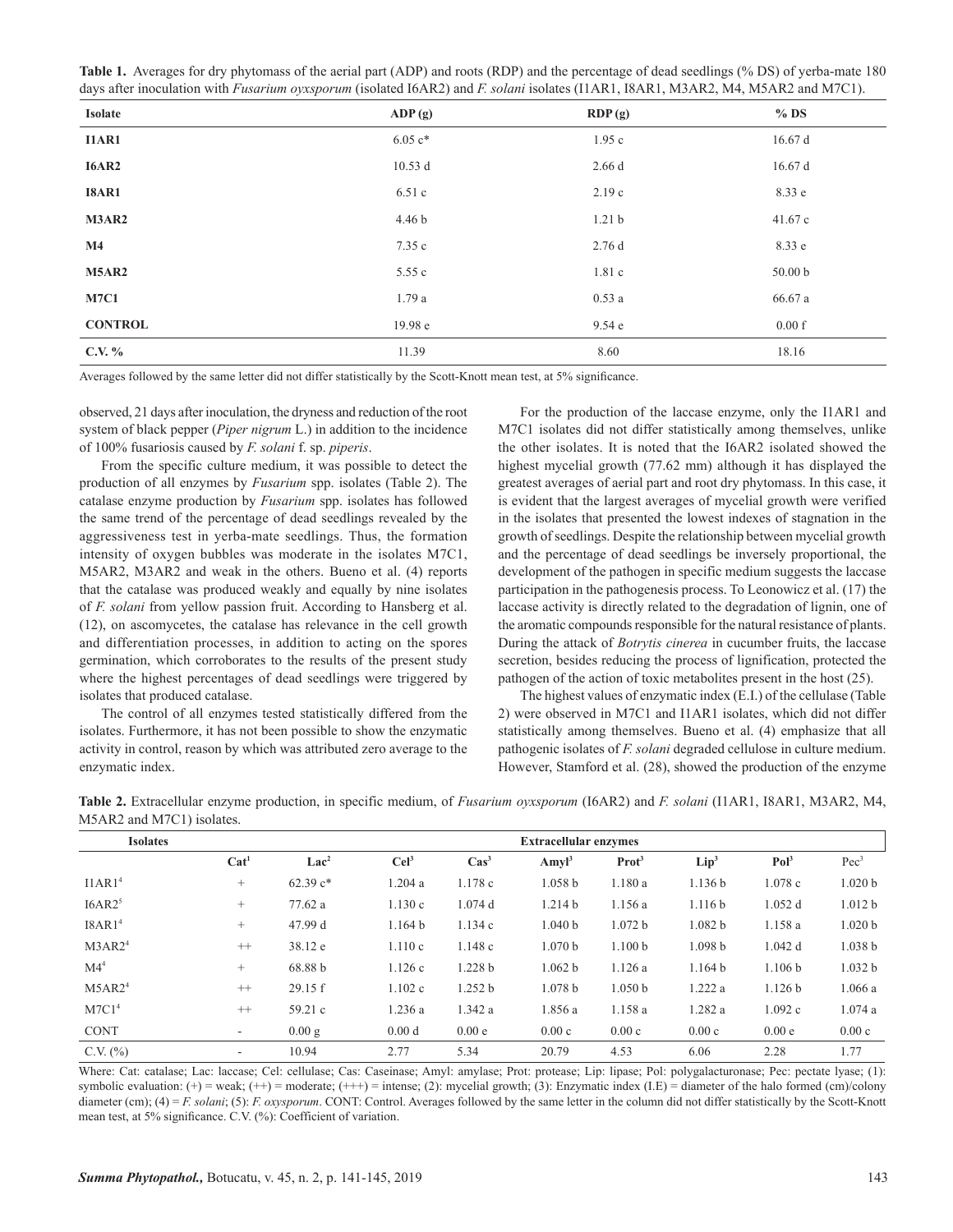by isolates of *Fusarium* endophytic to yam bean (*Pachyrhizus erosus*). M7C1 isolate, which was higher in the mortality of seedlings of yerbamate (66.67%), was also the largest producer of this enzyme.

The I6AR2 isolate enabled the lower production of caseinase, differing statistically from the others. The intermediate production of the enzyme led to the formation of two groups (I1AR1, I8AR1, M3AR2 and M4, M5AR2) that did not differ within each group. The M7C1 isolate ensured the highest average of the E.I., differing from the other indicating the participation of caseinase on the aggressiveness of the *F. solani* isolate in yerba-mate seedlings. Stating the results of the present study, Doria (7) describes significant differences in enzymatic indices of caseinase measured in *Fusarium* spp. isolates obtained from rubber tree (*Hevea brasiliensis*).

There was a significant difference between the enzymatic indices of amylase. The largest E.I. was provided by M7C1 isolate , therefore, differing statistically from the other isolates that showed median indices, and not differing among themselves. Doria (7) mentions the production of amylase by all *Fusarium* spp. isolates used in this research. As Machi et al. (19) *Alternaria solani* isolates, classified as good amylase synthesizers, were described as weak producers of pectinases. Sun et al. (28) claim that the starch degradation from the host tissue can contribute to the growth and sporulation processes of phytopathogenic fungi, which reinforces the results of the present study, since the isolate which showed the highest I.E. (M7C1) was also responsible for the highest percentage of yerba-mate seedlings killed.

Regarding the gelatin decomposition in specific medium for protease detection (Table 3) the I6AR2 isolate positively surprised, showing the second highest average of the E.I., not statistically differing from M7C1 and R1AR1 isolates, respectively, first and third highest averages. The remaining isolates did not differ among themselves. Adejuwon & Olutiola (1) reported the protease activity in extracts of tomato fruit (*Solanum lycopersicum)* degraded by *F. oxysporum*  infection. Singh & Saxena (26) linked to the protease production and other exoenzymes to cauliflower (*Brassica oleracea*) wilt, by *F. solani*. In the present study, the I6AR2 isolate figured satisfactory E.I. averages, which would usually refute the hypothesis of the protease action in the aggressiveness of *F. oxysporum* in yerba-mate seedlings. In contrast, the highlight of the M7C1 isolate indicates the possible bond of protease in the pathogenesis of *F. solani* in yerba-mate seedlings.

For the lipase enzyme activity, the highlight was again for the M7C1 isolate, which did not differ statistically from the M5AR2 isolate (Table 2). The remaining isolates did not differ among themselves. Voigt et al. (29) characterized the FGL1 gene, responsible for the encoding of some lipases in *F. graminearum* associated with cereals. According to the authors, there is sufficient evidence to prove the gene connection with the pathogen virulence. The best performance in the degradation of the lipid-rich substrate, in this case, the "Tween-20" advocates the efficiency of enzymatic arsenal of M7C1 and M5AR2 isolates, responsible for the death of 66.67 and 50.00% of the yerbamate seedlings, respectively. The production of lipolytic enzymes allows aggressive fungi its penetration into the host tissues through the decomposition of the cell wall, aiding in aggressiveness and dissemination (6).

There was disagreement on pecnilolitic activity measured by polygalacturonase and pectate lyase enzymes. For polygalacturonase, for the first time, the I8AR1 isolate figured the greater relationship between the halo of degradation and the mycelial growth differing from the other averages. The remaining isolates were arranged in pairs formed by isolates M5AR2, M4, M7C1, I1AR1 and M3AR2, R6AR2, which did not differ statistically within the pairs. For pectate lyase the highest enzymatic indices were observed in M7C1 and M5AR2, respectively, not differing among themselves. Following in descending order M3AR2, M4, I1AR1 and R8AR1 tied. The lowest performance in E.I. stayed with the I6AR2 isolate.

In *A. solani* isolates obtained from solanaceous plants, Marchi et al. (19) narrate that good pectinase producers have proved to be more aggressive and developed larger lesions on tomato plants. According to Jorge et al. (13) the production cell wall degradation enzymes (CWDE), in which are the polygalacturonase (PG) and pectate-lyase (PL) is strongly linked to the rotting of the roots of chickpea (*Cicer arietinum*) caused by *F. oxysporum* f. sp. *ciceris* (Foc)*.* Those authors tested the Foc-0 (slightly less virulent, associated with symptoms of yellowing) and Foc-5 (highly virulent associated with symptoms of wilt) isolates, and concluded that the higher index of PG was associated to the Foc-0, as well as the highest value of PL was related with the Foc-5 isolate. The results obtained in the present study meet the above conclusions, once the symptoms of wilt and, consequently, the high percentage of dead seedlings were caused by isolates M7C1 and M5AR2, respectively, which are related with the highest averages of pectate lyase enzymatic indices.

Based on the data obtained, it is possible to conclude that the extracellular enzymes produced by *Fusarium* spp. isolates play a prominent role in aggressiveness in yerba-mate seedlings. The isolates that exhibited the highest enzymatic index were also responsible for the highest percentage of yerba-mate seedlings death.

### **ACKNOWLEDGEMENTS**

The authors would like to thank Coordenação de Aperfeiçoamento de Pessoal de Nível Superior (CAPES) for granting a Phd scholarship to the first author and the CNPq for the Research Productivity Scolarship of the coauthors Álvaro Figueredo dos Santos and Marlove Fatima Brião Muniz.

#### **REFERENCES**

- 1. Adejuwon, A. O.; Olutiola, P.O. Protease in tomato fruits infected by *Fusarium oxysporum.* **Plant Pathology Journal.** Faisalabad, v. 4, n. 1, p.43-45, 2005.
- 02. Auer, C.G.; Amaro, T.; Pimentel, I. C.; Dalzoto, P. R. Atividades degradativas de celulase e de fenóis por fungos isolados de acículas de *Pinus taeda*. **Revista Floresta**, Curitiba, v. 44, n. 2, p. 179 - 184, 2014.
- 03. Bastos, C. N. Produção de enzimas extracelulares por *Crinipellis perniciosa*. **Fitopatologia Brasileira,** Brasília, v. 30, n.3, p.286-288, 2005.
- 04. Bueno, C. J.; Fischer, I. H.; Rosa, D. D.; Furtado, E. L. Produção de enzimas extracelulares por *Fusarium solani* de maracujazeiro amarelo. **Tropical Plant Pathology**, Brasília, v.34, n.5, p.343-346, 2009.
- 05. Conceição, D. M.; Angelis, D. A.; Bidoia, E. D.; Angelis, D. F. Fungos filamentosos isolados do rio Atibaia, SP e refinaria de petróleo biodegradadores de compostos fenólicos**. Arquivos do Instituto Biológico,** São Paulo*,* v. 72 n.1, p. 99-106, 2005.
- 06. Di Pietro, A.; Roncero, M. I. G.; Ruiz-Roldán, M. C. From tools of survival to weapons of destruction: The role of cell wall-degrading enzymes in plant infection. In: Deising H.B. (eds) Plant Relationships. **The Mycota**: A comprehensive treatise on fungi as experimental systems for basic and applied research. Berlin: Springer, 2009. v.5, cap.10, p. 181-200.
- 07. Dória, K. M. A. B. V. S. **Caracterização morfológica, cultural, molecular e enzimática de isolados de** *Fusarium* **spp. de seringueira.** 2012. 130f. Tese. (Doutorado em Ciências Florestais) – Universidade Estadual Paulista "Júlio de Mesquita Filho", Botucatu, 2012.